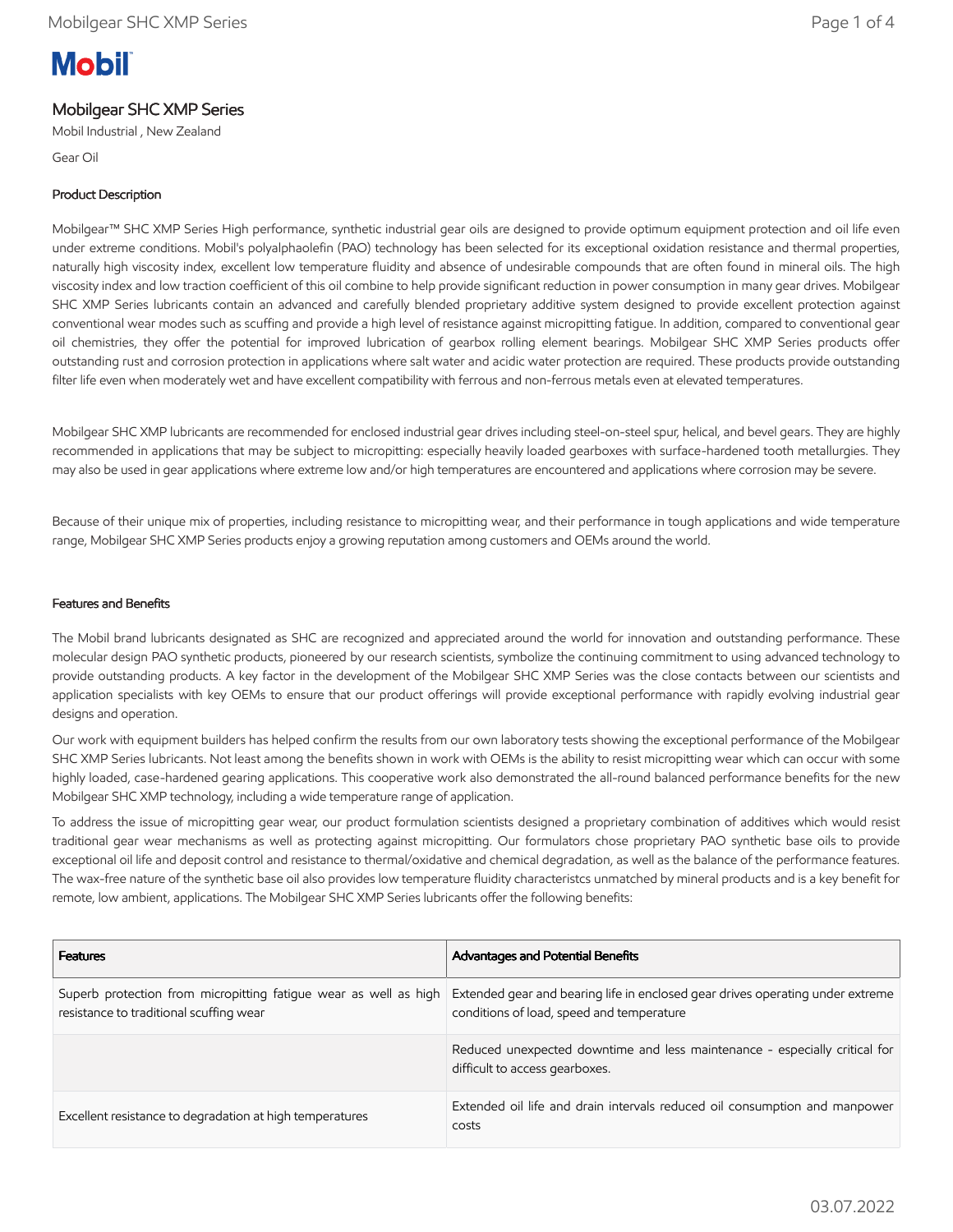| <b>Features</b>                                                                                           | <b>Advantages and Potential Benefits</b>                                                                                           |  |
|-----------------------------------------------------------------------------------------------------------|------------------------------------------------------------------------------------------------------------------------------------|--|
| Low traction PAO base stocks for improved gear efficiency                                                 | Reduced energy consumption and lower operating temperatures                                                                        |  |
| High viscosity index base stocks reduce viscosity change with<br>temperature                              | Ability to operate at both high and low temperatures: especially critical in<br>remote applications with no oil heating or cooling |  |
| Excellent resistance to rust and corrosion and very good demulsibility                                    | Smooth, trouble-free operation at high temperatures or in water-contaminated<br>applications                                       |  |
|                                                                                                           | Excellent compatibility with soft metals                                                                                           |  |
| Outstanding filter life, even in presence of water                                                        | Fewer filter changes and reduced maintenance costs                                                                                 |  |
| Excellent compatibility with common gearbox materials of<br>construction and with mineral-based gear oils | Simple conversion from many mineral products                                                                                       |  |

#### Applications

Application Considerations: While the Mobilgear SHC XMP Series are compatible with mineral oil based products, admixture may detract from their performance. Consequently it is recommended that before changing a system to one of the Mobilgear SHC XMP Series, it should be thoroughly cleaned out and flushed to achieve the maximum performance benefits.

Mobilgear SHC XMP Series supreme performance, fully synthetic industrial gear oils are designed to provide optimum equipment protection and oil life even under extreme conditions. They are especially formulated to resist micropitting of modern, case hardened gearing and can operate in both high and low temperature environments. Typical applications include:

- Wind turbines, especially highly loaded and shock loaded units, remotely located units and extreme temperature environments
- Plastic extruder gearboxes

 • Modern, highly loaded gearboxes used in the paper, steel, oil, textile, lumber and cement industries where gear protection and optimum oil life are required.

#### Specifications and Approvals

| This product meets or exceeds the requirements of: | 320 | 460 |
|----------------------------------------------------|-----|-----|
| AGMA 9005-E02-EP                                   |     |     |
| DIN 51517-3:2009-06                                |     |     |

#### Properties and Specifications

| Property                                         | 320            | 460            |
|--------------------------------------------------|----------------|----------------|
| Grade                                            | <b>ISO 320</b> | <b>ISO 460</b> |
| Density @ 15.6 C, kg/l, ASTM D4052               | 0.86           | 0.863          |
| Emulsion, Time to 40/37/3, 82 C, min, ASTM D1401 | 10             | 10             |
| FZG Micropitting, Fail Stage, Rating, FVA 54     | 10             | 10             |
| FZG Micropitting, GFT-Class, Rating, FVA 54      | High           | High           |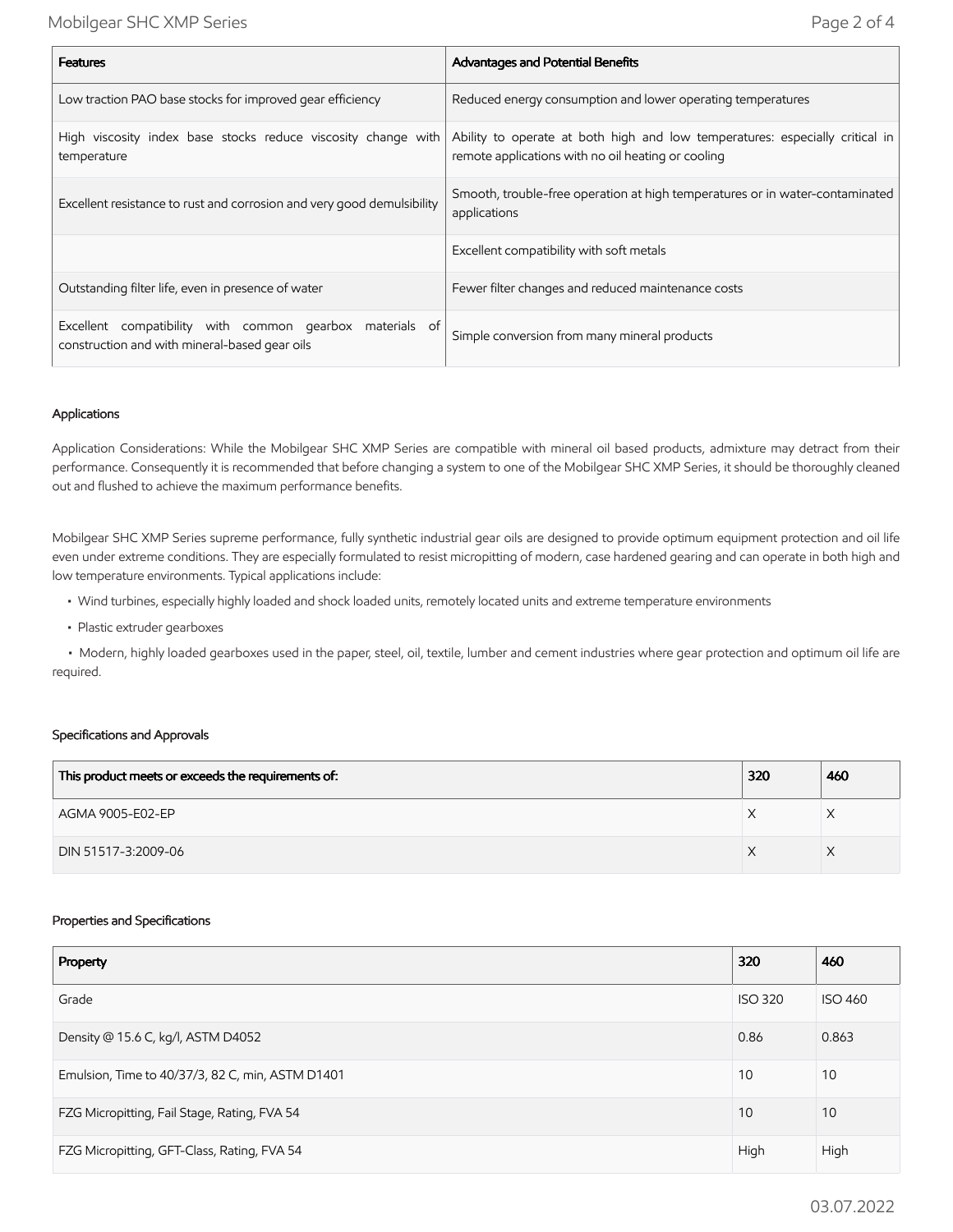Mobilgear SHC XMP Series **Page 3 of 4** 

| Property                                                                       | 320         | 460         |
|--------------------------------------------------------------------------------|-------------|-------------|
| FZG Scuffing, Fail Load Stage, A/16.6/90, ISO 14635-1(mod)                     | $14+$       | $14+$       |
| Flash Point, Cleveland Open Cup, °C, ASTM D92                                  | 242         | 232         |
| Foam, Sequence II, Stability, ml, ASTM D892                                    | $\mathbf 0$ | 0           |
| Foam, Sequence II, Tendency, ml, ASTM D892                                     | $\mathbf 0$ | 0           |
| Four-Ball Wear Test, Scar Diameter, 20 kg, 1800 rpm, 1 h, 50 C, mm, ASTM D4172 | 0.25        |             |
| Four-Ball Wear Test, Scar Diameter, 20 kg, 1800 rpm, 1 h, 54 C, mm, ASTM D4172 |             | 0.25        |
| ISO 4406 Cleanliness, class, ISO 4407                                          | $-14/11$    |             |
| Kinematic Viscosity @ 100 C, mm2/s, ASTM D445                                  | 38.3        | 48.7        |
| Kinematic Viscosity @ 40 C, mm2/s, ASTM D445                                   | 335         | 460         |
| Pour Point, °C, ASTM D97                                                       | $-38$       | $-36$       |
| Rust Characteristics, Procedure B, ASTM D665                                   | <b>PASS</b> | <b>PASS</b> |
| Viscosity Index, ASTM D2270                                                    | 164         | 166         |

#### Health and Safety

Health and Safety recommendations for this product can be found on the Material Safety Data Sheet (MSDS) @ [http://www.msds.exxonmobil.com](http://www.msds.exxonmobil.com/psims/psims.aspx) /psims/psims.aspx

All trademarks used herein are trademarks or registered trademarks of Exxon Mobil Corporation or one of its subsidiaries unless indicated otherwise.

02-2020 Mobil Oil New Zealand Limited 164-188 Beaumont St Auckland New Zealand

+ 64 4 498 4000 [http://www.exxonmobil.com](http://www.exxonmobil.com/)

Typical Properties are typical of those obtained with normal production tolerance and do not constitute a specification. Variations that do not affect product performance are to be expected during normal manufacture and at different blending locations. The information contained herein is subject to change without notice. All products may not be available locally. For more information, contact your local ExxonMobil contact or visit [www.exxonmobil.com](http://www.exxonmobil.com/)

ExxonMobil is comprised of numerous affiliates and subsidiaries, many with names that include Esso, Mobil, or ExxonMobil. Nothing in this document is intended to override or supersede the corporate separateness of local entities. Responsibility for local action and accountability remains with the local ExxonMobil-affiliate entities.

Energy lives here™